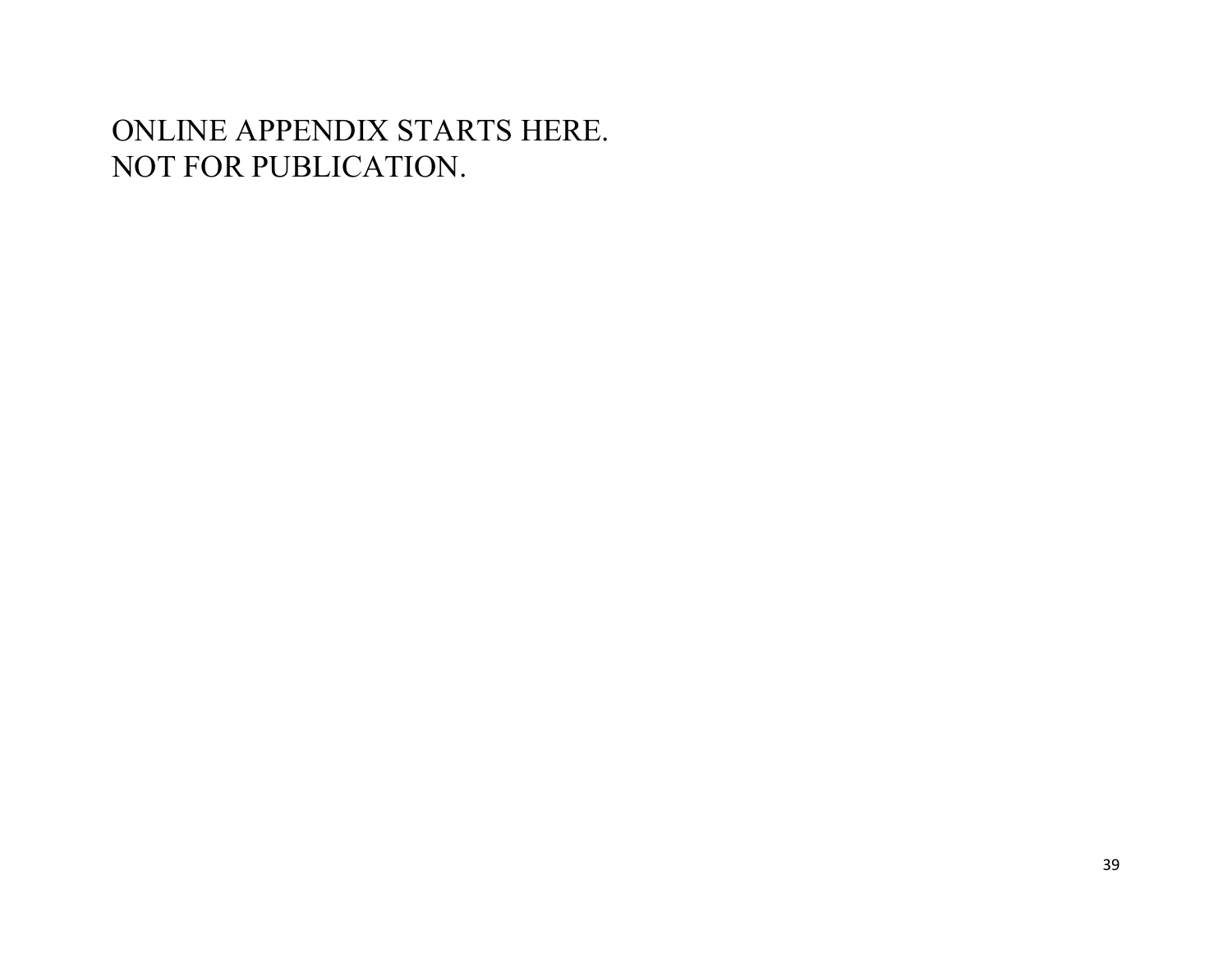| Country                | Program name                    | <b>Article</b>                                                 | Government<br>program? | Data on all<br>adults? | <b>Other</b>                               |
|------------------------|---------------------------------|----------------------------------------------------------------|------------------------|------------------------|--------------------------------------------|
| <b>Burkina</b><br>Faso | <b>NCTPP</b>                    | Akresh, De Walque and Kazianga (2013)                          | Yes                    | Yes                    | Data not available.                        |
| Columbia               | <b>SCAE</b>                     | Barrera-Osorio et al (2011)                                    | <b>No</b>              | Unclear                |                                            |
| Ecuador                | <b>BDH</b>                      | Edmonds and Schady (2012), Schady and<br>Caridad Araujo (2008) | Yes                    | Unclear                | Data not yet available.                    |
| Kenya                  | CT-OVC                          | Asfaw et al (2014)                                             | Yes                    | Yes                    | Sample selected<br>differently in control. |
| Kenya                  | Give Directly                   | Haushofer and Shapiro (2013)                                   | <b>No</b>              | Yes                    |                                            |
| Malawi                 | SCT program                     | Covarrubias et al (2012)                                       | Yes                    | Yes                    | 8 clusters                                 |
| Malawi                 |                                 | Baird, McIntosh, and Ozler (2011)                              | <b>No</b>              | <b>No</b>              |                                            |
| Nicaragua              | Atención a Crisis               | Macours et al (2012)                                           | Yes                    | <b>No</b>              |                                            |
| Tanzania               | <b>TASAF</b>                    | Evans, Hausladen, Kosec, and Reese<br>(2014)                   | Yes                    | Yes                    | Data not yet available.                    |
| Uganda                 | Cash transfer for<br>pre-school | Gilligan and Roy (2013)                                        | <b>No</b>              | Unclear                |                                            |
| Zambia                 | Child Program                   | American Institute for Research (2013)                         | Yes                    | Yes                    | Data not available.                        |

## **Appendix Table 1: Excluded RCT studies**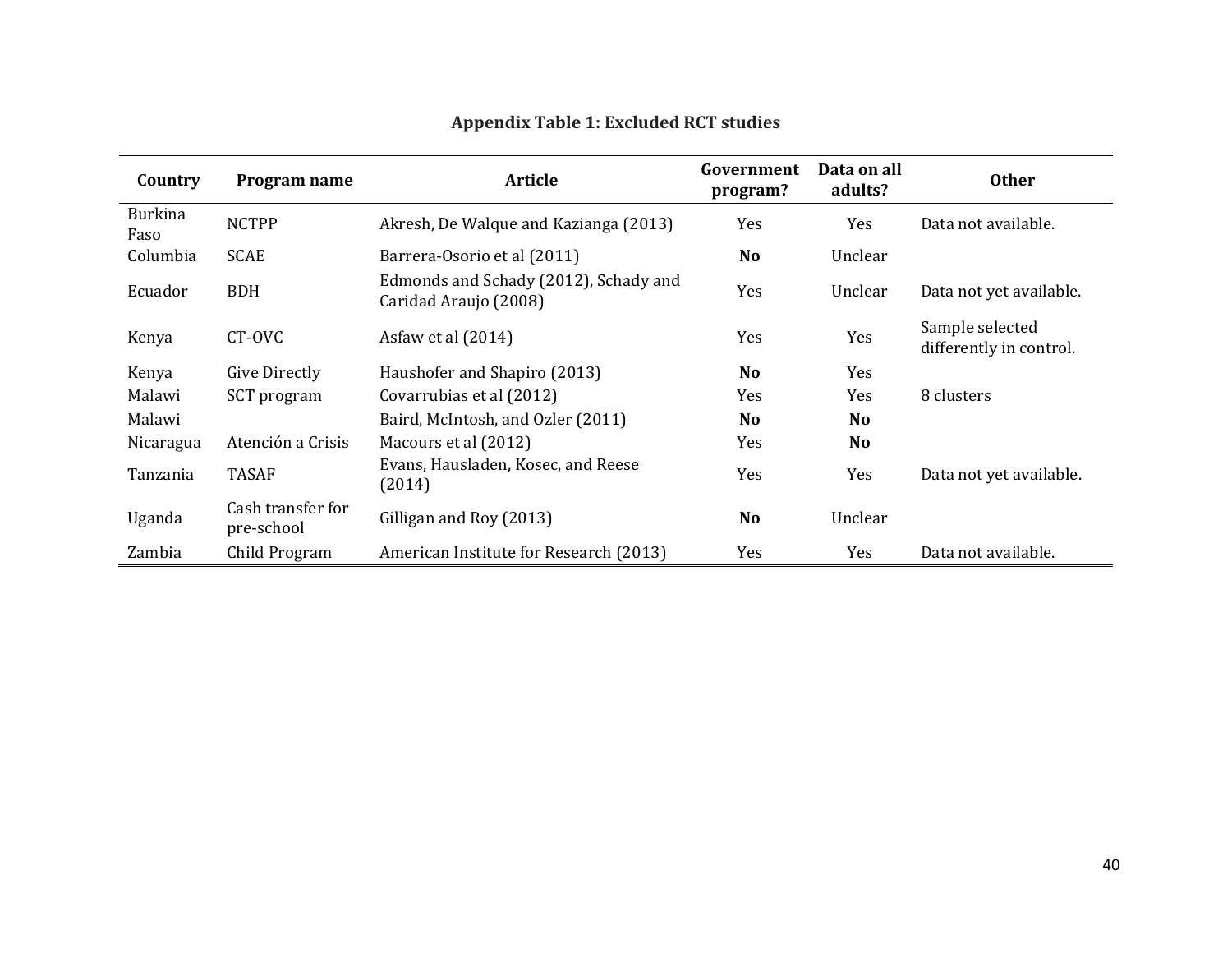|                             | <b>Honduras PRAF</b> |       |         |                                                                                                    | <b>Morocco Tayssir</b> |         | <b>Philippines PPP</b> |       |         |
|-----------------------------|----------------------|-------|---------|----------------------------------------------------------------------------------------------------|------------------------|---------|------------------------|-------|---------|
|                             | Control              | Treat | Diff    | Control                                                                                            | Treat                  | Diff    | Control                | Treat | Diff    |
|                             |                      |       |         | Panel A: Demographic Characteristics of Individuals Age 16-65                                      |                        |         |                        |       |         |
| Male                        | 0.51                 | 0.50  | $-0.01$ | 0.48                                                                                               | 0.48                   | 0.00    | 0.53                   | 0.52  | $-0.01$ |
|                             |                      |       | (0.01)  |                                                                                                    |                        | (0.01)  |                        |       | (0.01)  |
| Age                         | 33.47                | 33.58 | 0.11    | 34.53                                                                                              | 34.49                  | $-0.00$ | 33.07                  | 32.84 | $-0.27$ |
|                             |                      |       | (0.32)  |                                                                                                    |                        | (0.23)  |                        |       | (0.30)  |
| <b>Years of Education</b>   | 3.07                 | 3.41  | $0.35*$ | 1.59                                                                                               | 1.60                   | 0.03    | 6.32                   | 6.35  | 0.10    |
|                             |                      |       | (0.19)  |                                                                                                    |                        | (0.10)  |                        |       | (0.20)  |
| Married                     |                      |       |         | 0.65                                                                                               | 0.65                   | $-0.00$ | 0.60                   | 0.60  | $-0.00$ |
|                             |                      |       |         |                                                                                                    |                        | (0.01)  |                        |       | (0.02)  |
| Divorced                    |                      |       |         | $0.01\,$                                                                                           | 0.00                   | 0.00    | 0.01                   | 0.01  | $-0.00$ |
|                             |                      |       |         |                                                                                                    |                        | (0.00)  |                        |       | (0.00)  |
| Widow                       |                      |       |         |                                                                                                    |                        |         | 0.03                   | 0.03  | $0.01*$ |
|                             |                      |       |         |                                                                                                    |                        |         |                        |       | (0.01)  |
| Single                      |                      |       |         | 0.32                                                                                               | 0.32                   | 0.00    | 0.37                   | 0.36  | $-0.01$ |
|                             |                      |       |         |                                                                                                    |                        | (0.01)  |                        |       | (0.02)  |
| # People in HH              | 5.61                 | 5.81  | 0.19    | 6.64                                                                                               | 6.57                   | $-0.03$ | 6.04                   | 6.13  | 0.09    |
|                             |                      |       | (0.13)  |                                                                                                    |                        | (0.09)  |                        |       | (0.13)  |
| P-value, joint significance |                      |       | 0.14    |                                                                                                    |                        | 0.94    |                        |       | 0.38    |
|                             |                      |       |         | Panel B: Working Variables for Individuals Age 16-65 (Controlling for Demographic Characteristics) |                        |         |                        |       |         |
| <b>Worked Last Week</b>     |                      |       |         | 0.39                                                                                               | 0.39                   | $-0.00$ |                        |       |         |
|                             |                      |       |         |                                                                                                    |                        | (0.01)  |                        |       |         |
| Hours Worked Per Week       |                      |       |         | 18.39                                                                                              | 18.30                  | $-0.07$ |                        |       |         |
|                             |                      |       |         |                                                                                                    |                        | (0.48)  |                        |       |         |
| Worked For Self/Family      |                      |       |         | 0.14                                                                                               | 0.14                   | $-0.01$ |                        |       |         |
|                             |                      |       |         |                                                                                                    |                        | (0.01)  |                        |       |         |
| Worked Out of HH            |                      |       |         | 0.25                                                                                               | 0.25                   | 0.00    |                        |       |         |
|                             |                      |       |         |                                                                                                    |                        | (0.01)  |                        |       |         |
| P-value, joint significance |                      |       |         |                                                                                                    |                        | 0.93    |                        |       |         |

#### **Appendix Table 2: Balance Check**

Notes: This table reports the results of a balance check between treatment and control for each study sample. Data for PRAF and PPP come from endline; data from all other programs come from baseline. For each program, the column "Ctl" is mean in control areas, "Treat" is mean in treatment areas, and "Diff" is difference between treatment and control, controlling for strata fixed effects (for all programs but PAL and Progresa), with standard errors clustered at the randomization unit. In Panel B, "Diff" also controls for demographic variables. The p-value from a joint test of demographic (Panel A) and working (Panel B) variables for each program is provided when possible.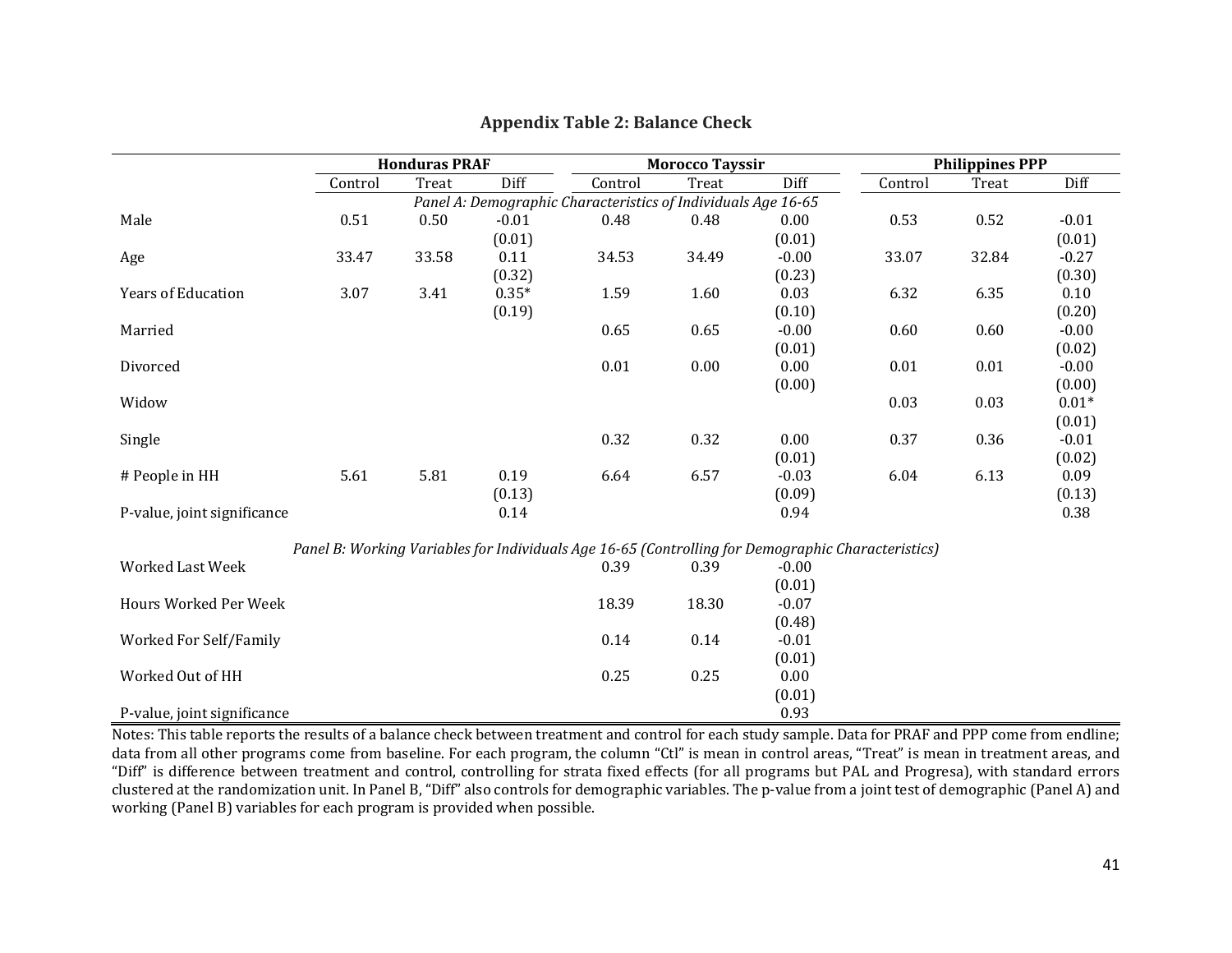|                             | Mexico PAL |       |          | Indonesia PKH |       |         | Nicaragua RPS                                                                                      |       |          | Mexico Progresa |       |           |
|-----------------------------|------------|-------|----------|---------------|-------|---------|----------------------------------------------------------------------------------------------------|-------|----------|-----------------|-------|-----------|
|                             | Control    | Treat | Diff     | Control       | Treat | Diff    | Control                                                                                            | Treat | Diff     | Control         | Treat | Diff      |
|                             |            |       |          |               |       |         | Panel A: Demographic Characteristics of Individuals Age 16-65                                      |       |          |                 |       |           |
| Male                        | 0.47       | 0.48  | 0.01     | 0.50          | 0.50  | 0.00    | 0.52                                                                                               | 0.52  | 0.00     | 0.49            | 0.49  | $0.01*$   |
|                             |            |       | (0.01)   |               |       | (0.00)  |                                                                                                    |       | (0.01)   |                 |       | (0.00)    |
| Age                         | 34.51      | 35.02 | 0.51     | 35.24         | 35.20 | $-0.04$ | 32.07                                                                                              | 31.91 | $-0.14$  | 34.04           | 33.87 | $-0.17$   |
|                             |            |       | (0.47)   |               |       | (0.10)  |                                                                                                    |       | (0.32)   |                 |       | (0.24)    |
| <b>Years of Education</b>   | 5.26       | 5.02  | $-0.24$  | 5.88          | 5.81  | $-0.09$ | 2.34                                                                                               | 2.18  | $-0.25$  | 3.66            | 3.65  | $-0.01$   |
|                             |            |       | (0.29)   |               |       | (0.07)  |                                                                                                    |       | (0.19)   |                 |       | (0.13)    |
| Married                     | 0.69       | 0.68  | $-0.00$  | 0.76          | 0.76  | 0.00    | 0.61                                                                                               | 0.63  | 0.02     | 0.69            | 0.68  | $-0.00$   |
|                             |            |       | (0.02)   |               |       | (0.01)  |                                                                                                    |       | (0.02)   |                 |       | (0.01)    |
| Divorced                    | 0.04       | 0.03  | $-0.00$  | 0.01          | 0.01  | $-0.00$ | 0.05                                                                                               | 0.06  | 0.01     | 0.02            | 0.02  | $-0.00$   |
|                             |            |       | (0.01)   |               |       | (0.00)  |                                                                                                    |       | (0.01)   |                 |       | (0.00)    |
| Widow                       | 0.03       | 0.03  | $-0.01$  | 0.04          | 0.04  | $-0.00$ | 0.02                                                                                               | 0.02  | $-0.00$  | 0.04            | 0.04  | $-0.00$   |
|                             |            |       | (0.00)   |               |       | (0.00)  |                                                                                                    |       | (0.00)   |                 |       | (0.00)    |
| Single                      | 0.24       | 0.26  | 0.02     | 0.18          | 0.19  | 0.00    | 0.31                                                                                               | 0.29  | $-0.03*$ | 0.25            | 0.26  | 0.01      |
|                             |            |       | (0.01)   |               |       | (0.01)  |                                                                                                    |       | (0.01)   |                 |       | (0.01)    |
| # People in HH              | 4.74       | 4.64  | $-0.10$  | 5.16          | 5.12  | $-0.05$ | 6.22                                                                                               | 6.05  | $-0.14$  | 5.61            | 5.60  | $-0.01$   |
|                             |            |       | (0.18)   |               |       | (0.04)  |                                                                                                    |       | (0.14)   |                 |       | (0.07)    |
| P-value, joint significance |            |       | 0.33     |               |       | 0.41    |                                                                                                    |       | 0.58     |                 |       | 0.24      |
|                             |            |       |          |               |       |         |                                                                                                    |       |          |                 |       |           |
|                             |            |       |          |               |       |         | Panel B: Working Variables for Individuals Age 16-65 (Controlling for Demographic Characteristics) |       |          |                 |       |           |
| Worked Last Week            | 0.51       | 0.51  | $-0.00$  | 0.59          | 0.59  | $-0.00$ | 0.58                                                                                               | 0.58  | $-0.00$  | 0.51            | 0.53  | $0.02**$  |
|                             |            |       | (0.02)   |               |       | (0.01)  |                                                                                                    |       | (0.02)   |                 |       | (0.01)    |
| Hours Worked Per Week       | 22.84      | 21.12 | $-1.85*$ |               |       |         | 23.81                                                                                              | 23.49 | $-0.43$  | 22.34           | 22.96 | 0.44      |
|                             |            |       | (0.97)   |               |       |         |                                                                                                    |       | (0.84)   |                 |       | (0.49)    |
| Worked For Self/Family      | 0.23       | 0.25  | 0.02     |               |       |         | 0.27                                                                                               | 0.25  | $-0.02$  | 0.10            | 0.14  | $0.04***$ |
|                             |            |       | (0.03)   |               |       |         |                                                                                                    |       | (0.02)   |                 |       | (0.01)    |
| Worked Out of HH            | 0.28       | 0.26  | $-0.02$  |               |       |         | 0.31                                                                                               | 0.33  | 0.02     | 0.38            | 0.35  | $-0.03**$ |
|                             |            |       | (0.03)   |               |       |         |                                                                                                    |       | (0.03)   |                 |       | (0.01)    |
| P-value, joint significance |            |       | 0.04     |               |       |         |                                                                                                    |       | 0.62     |                 |       | 0.01      |

#### **Appendix Table 3: Balance Check, Continued**

Notes: This table reports the results of a balance check between treatment and control for each study sample. Data for PRAF and PPP come from endline; data from all other programs come from baseline. For each program, the column "Control" is mean in control areas, "Treat" is mean in treatment areas, and "Diff" is difference between treatment and control, controlling for strata fixed effects (for all programs but PAL and Progresa), with standard errors clustered at the randomization unit. In Panel B, "Diff" also controls for demographic variables. The p-value from a joint test of demographic (Panel A) and working (Panel B) variables for each program is provided when possible.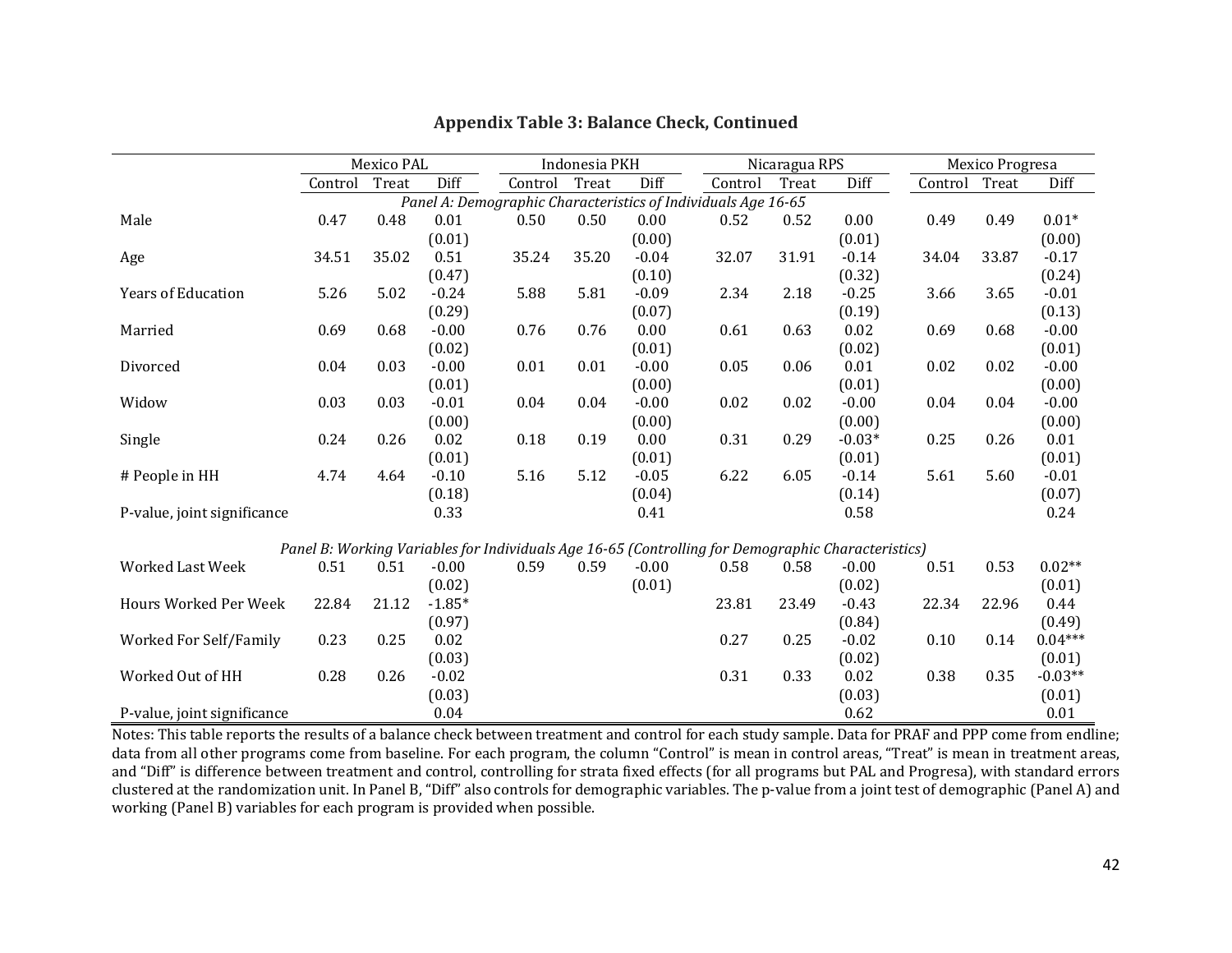## **Appendix Table 4:**

| Experimental Estimates of the Impact of Cash Transfer Programs on Household and Private Market Work, by Gender |  |
|----------------------------------------------------------------------------------------------------------------|--|
|----------------------------------------------------------------------------------------------------------------|--|

|                         | Honduras<br><b>PRAF</b> | Morocco<br>Tayssir | Philippines<br>PPPP                           | Mexico<br>PAL | Indonesia<br><b>PKH</b> | Nicaragua<br><b>RPS</b> | Mexico<br>Progresa |
|-------------------------|-------------------------|--------------------|-----------------------------------------------|---------------|-------------------------|-------------------------|--------------------|
|                         | (1)                     | (2)                | (3)                                           | (4)           | (5)                     | (6)                     | (7)                |
|                         |                         |                    | Panel A. Worked in household - MEN            |               |                         |                         |                    |
| <b>Treatment Effect</b> | $0.0632*$               | $-0.0177$          | $-0.0034$                                     | 0.0109        | -                       | $0.0559**$              | $-0.0303**$        |
|                         | (0.0331)                | (0.0279)           | (0.0246)                                      | (0.0329)      | $\blacksquare$          | (0.0250)                | (0.0139)           |
| <b>Observations</b>     | 4,276                   | 13,879             | 2,377                                         | 7,306         |                         | 6,632                   | 89,423             |
| Control Group Mean      | 0.67                    | 0.63               | 0.31                                          | 0.30          |                         | 0.46                    | 0.10               |
|                         |                         |                    | Panel B. Worked in household - WOMEN          |               |                         |                         |                    |
| <b>Treatment Effect</b> | $-0.0076$               | 0.0006             | $-0.0379*$                                    | 0.0020        | $\blacksquare$          | $-0.0008$               | $-0.0173*$         |
|                         | (0.0186)                | (0.0360)           | (0.0195)                                      | (0.0159)      |                         | (0.0125)                | (0.0102)           |
| <b>Observations</b>     | 4,207                   | 15,951             | 2,150                                         | 8,292         |                         | 6,347                   | 92,895             |
| Control Group Mean      | 0.16                    | 0.42               | 0.19                                          | 0.06          |                         | 0.05                    | 0.03               |
|                         |                         |                    | Panel C. Worked outside the household - MEN   |               |                         |                         |                    |
| <b>Treatment Effect</b> | $-0.0156$               | 0.0169             | 0.0367                                        | $-0.0105$     | $\blacksquare$          | $-0.0584*$              | $0.0378**$         |
|                         | (0.0327)                | (0.0272)           | (0.0269)                                      | (0.0333)      | ٠                       | (0.0321)                | (0.0190)           |
| <b>Observations</b>     | 4,279                   | 13.879             | 2,377                                         | 7,306         | $\blacksquare$          | 6,632                   | 89,423             |
| Control Group Mean      | 0.38                    | 0.32               | 0.39                                          | 0.46          |                         | 0.47                    | 0.70               |
|                         |                         |                    | Panel D. Worked outside the household - WOMEN |               |                         |                         |                    |
| <b>Treatment Effect</b> | $-0.0458*$              | $-0.0161**$        | 0.0256                                        | $-0.0091$     | $\blacksquare$          | $-0.0268$               | $-0.0008$          |
|                         | (0.0233)                | (0.0064)           | (0.0198)                                      | (0.0133)      |                         | (0.0207)                | (0.0059)           |
| Observations            | 4,207                   | 15,951             | 2,150                                         | 8,292         |                         | 6,347                   | 92,895             |
| Control Group Mean      | 0.13                    | 0.02               | 0.18                                          | 0.10          |                         | 0.11                    | 0.08               |
| Method                  | endline                 | <b>DD</b>          | endline                                       | <b>DD</b>     | <b>DD</b>               | <b>DD</b>               | <b>DD</b>          |

Notes: This table replicates Table 4, separating results by gender. See Table 3 for specification details. \*\*\* p<0.01, \*\* p<0.05, \* p<0.1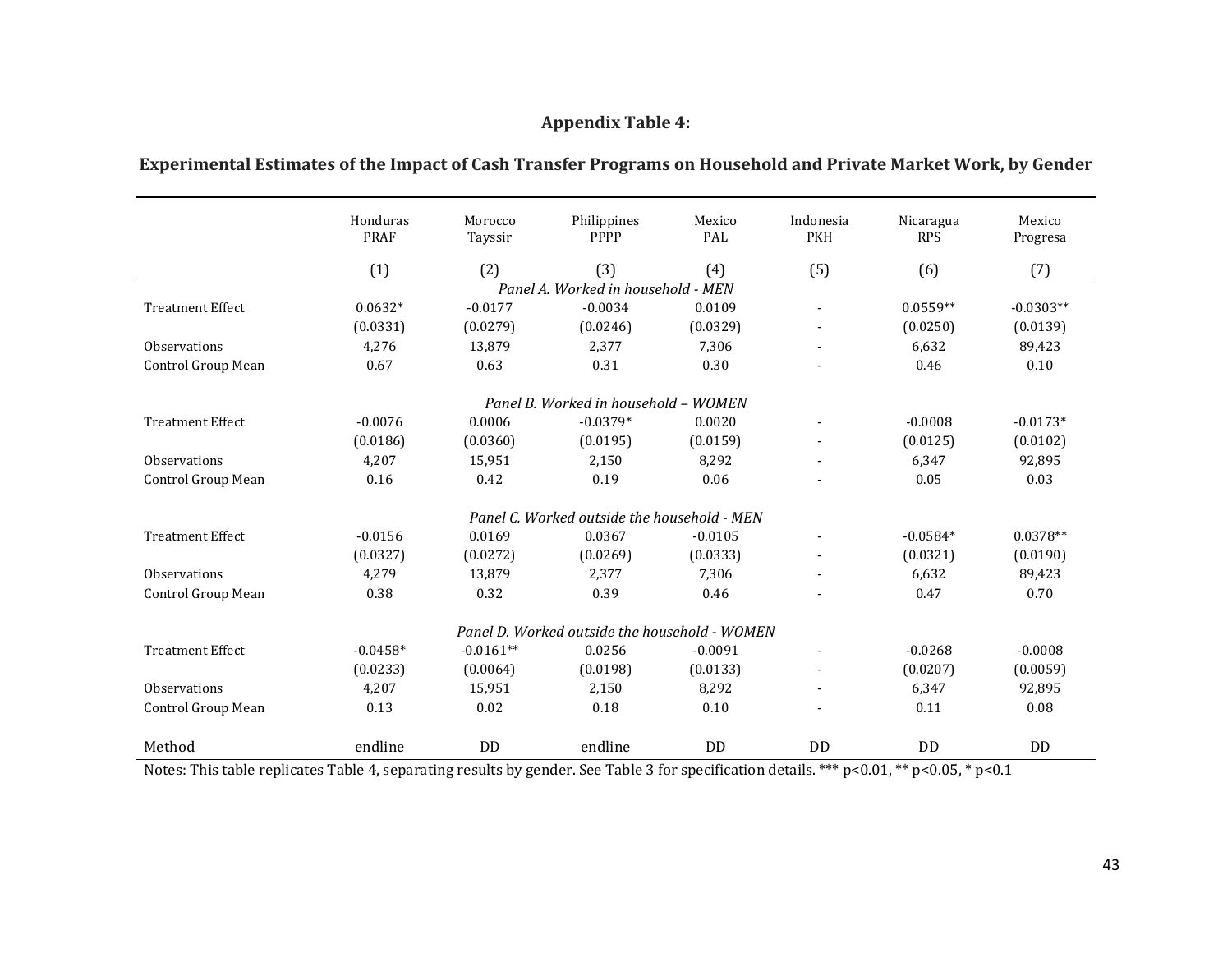|                                             | (1)                      | (2)      | (3)                          | (4)                                   | (5)                   | (6)            | (7)             |  |  |
|---------------------------------------------|--------------------------|----------|------------------------------|---------------------------------------|-----------------------|----------------|-----------------|--|--|
|                                             | Weighted<br>control mean |          | Effect size $(\tau_p)$       |                                       | Elasticity $(\tau_p)$ |                |                 |  |  |
| Statistic of the<br>posterior distribution: |                          | Mean     | 5th percentile               | 95th percentile                       | Mean                  | 5th percentile | 95th percentile |  |  |
|                                             |                          |          | Panel A. Worked in household |                                       |                       |                |                 |  |  |
| Full sample:                                | 0.28                     | 0.000    | $-0.055$                     | 0.055                                 | 0.00                  | $-1.43$        | 1.42            |  |  |
| For Men:                                    | 0.41                     | 0.011    | $-0.085$                     | 0.105                                 | 0.19                  | $-1.50$        | 1.86            |  |  |
| For Women:                                  | 0.15                     | $-0.011$ | $-0.047$                     | 0.024                                 | $-0.56$               | $-2.28$        | 1.18            |  |  |
|                                             |                          |          |                              | Panel B. Worked outside the household |                       |                |                 |  |  |
| Full sample:                                | 0.27                     | $-0.004$ | $-0.070$                     | 0.056                                 | $-0.11$               | $-1.87$        | 1.50            |  |  |
| For Men:                                    | 0.45                     | 0.005    | $-0.081$                     | 0.091                                 | 0.08                  | $-1.31$        | 1.48            |  |  |
| For Women:                                  | 0.10                     | $-0.014$ | $-0.067$                     | 0.043                                 | $-1.00$               | $-4.72$        | 3.03            |  |  |

#### **Appendix Table 5: Pooled Impact of Cash Transfer Programs on Household and Private Market Work Outcomes**

Table Notes. This table reports results from a Bayesian hierarchical model used to aggregate the results from the seven programs. The impact for each program from Table 3 or Table 5 is first scaled according to the size of the transfer, such that for each program the scaled coefficient corresponds to a transfer worth 13.6% of consumption. (The program transfer size is defined as the average transfer value relative to average consumption.) Column (1) reports the mean of the row variable in the control group at endline, averaged over the seven programs. Columns (2)-(4) present the mean, and the 5th and 95th percentiles of the posterior distribution of the site effect  $\tau_p$ , which measures the impact for a hypothetical new program. Columns (5)-(7) report the same statistics for the elasticity of the work outcome with respect to the size of the cash transfer. Bayesian posteriors are computed using the rstan package, 20,000 iterations on 4 chains, thinning the result by a factor of two.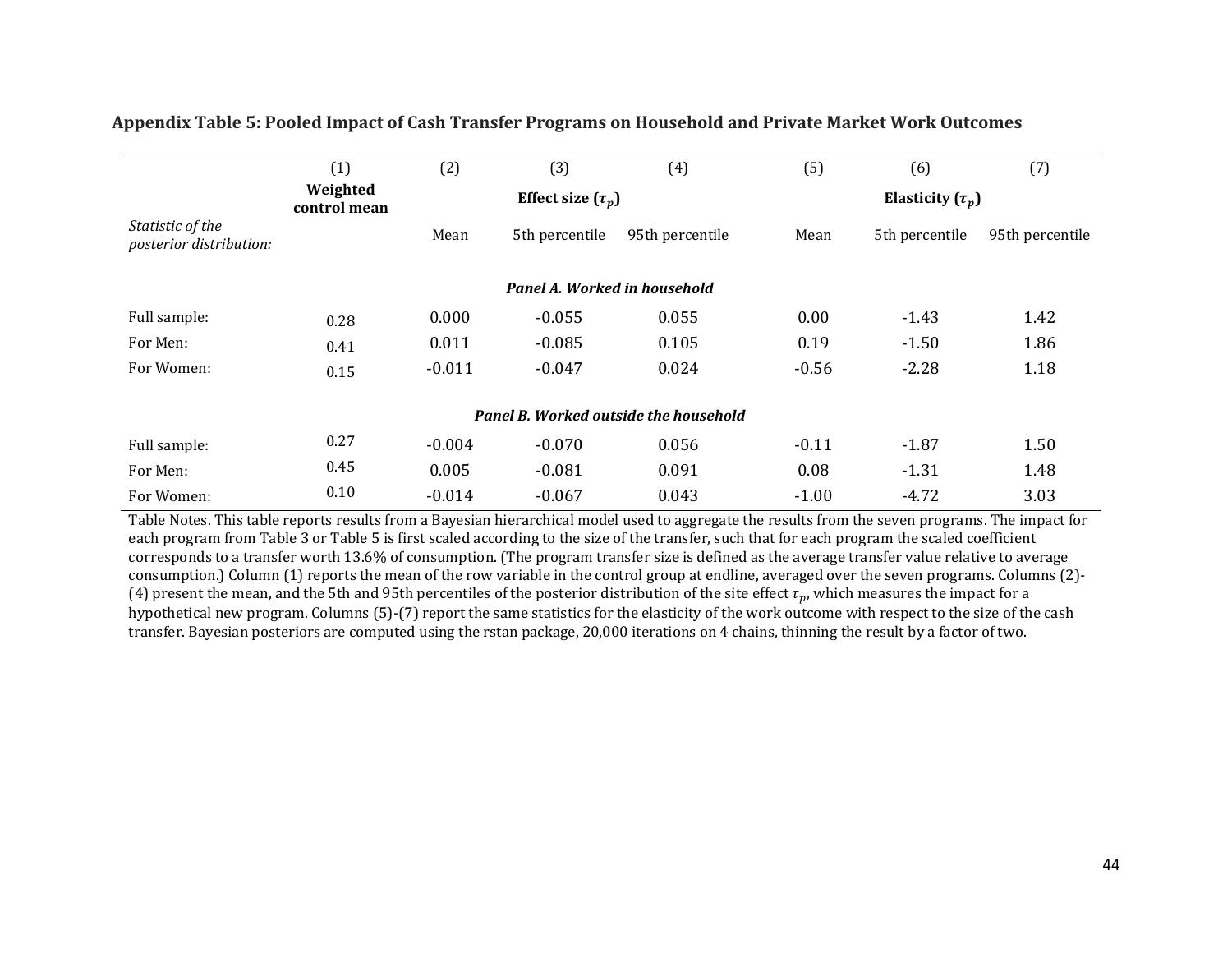**Appendix Figure 1: Experimental Estimates of Cash Transfers on Work Outcomes (conditional on work)**



**Figure Notes.** The "Control" (gray) bars report the mean of the outcome variable (probability of work and hours worked in Panels A and B, respectively) in the control group, at endline. The "Treatment" (dark red) bars report the control mean plus the treatment effect from a regression similar to that in Table 3 Panel B, for the conditional outcome variable. The gray segments represent 95% confidence intervals.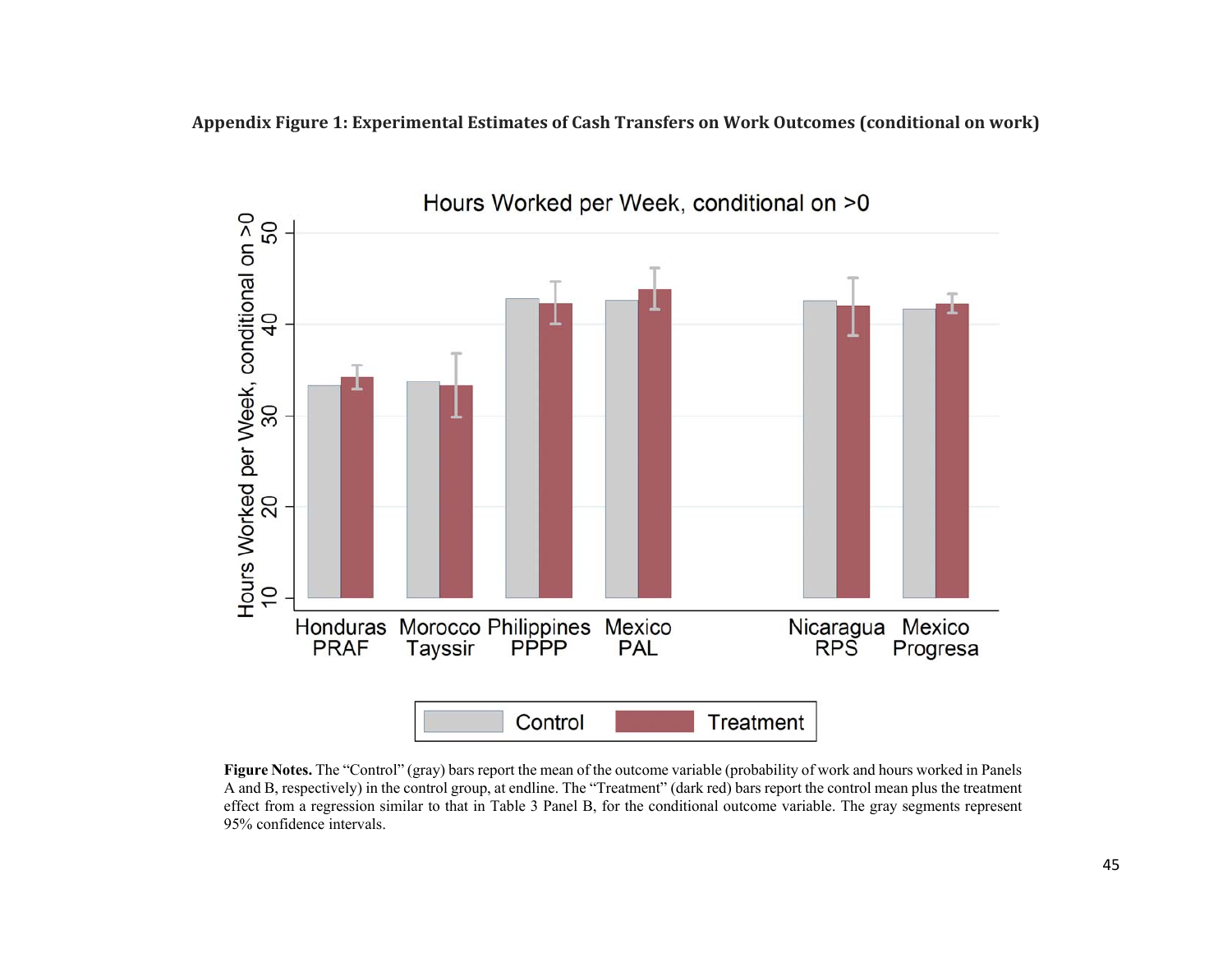#### **Appendix 1: Details of Pooling Estimation**

Following Rubin (1981), we fit a hierarchical model on the estimated treatment effects  $\hat{\tau}_p$  obtained from equation (2). Under the standard asymptotic normality approximation for  $\hat{\tau}_p$ , the parent distribution and the estimated parameters are linked by the following system of equations:

$$
\tau_p \sim N(\tau, \sigma_\tau)
$$
  

$$
\hat{\tau}_p \sim N(\tau_p, \widehat{se}_p)
$$

where  $\widehat{se}_p$  is the estimated standard error corresponding to  $\hat{\tau}_p$ . Following Meager (2016), we use a Bayesian approach to estimate  $\tau$  and  $\sigma_{\tau}$ . We assume flat, uninformative priors on these parameters, and obtain the posterior joint distribution given data using a Markov Chain Monte Carlo (MCMC) algorithm.<sup>32</sup> Intuitively, this method creates a sequence whose stationary distribution is exactly the joint posterior of  $(\tau, \sigma_{\tau})$ . We focus on reporting statistics of the posterior distribution of  $\tau_p$ , which represents the impact in a hypothetical new cash transfer program. Note that  $\tau_p$  includes the heterogeneity in program effects quantified by  $\sigma_{\tau}$ . We report the mean, 5<sup>th</sup> and 95<sup>th</sup> percentiles of the marginal distribution of  $\tau_p$ . The latter quantities  $\tau_p^5$  and  $\tau_p^{95}$ are defined implicitly by:

$$
\Pr_{\tau,\sigma_{\tau}}\left(\tau_{p} < \tau_{p}^{perc} \mid \tau_{p} \sim N(\tau,\sigma_{\tau})\right) = \int_{-\infty}^{\infty} \Phi\left((\tau_{p}^{perc} - \tau)/\sigma_{\tau}\right) d\mu(\tau,\sigma_{\tau}) = \frac{perc}{100} \text{ for } perc = 5,95
$$

where  $\Phi(\cdot)$  is the standard normal cdf and  $\mu(\cdot,\cdot)$  is the estimated posterior distribution. For any  $\tau$  and  $\sigma_{\tau}$ , the probability that the treatment effect is below  $\tau_p^{perc}$  is given by  $\Phi\left((\tau_p^{perc}-\tau)/\sigma_{\tau}\right)$ . We then integrate this function over the entire posterior to obtain the posterior probability.

<sup>&</sup>lt;sup>32</sup> In practice, we use the RStan package, which implements a Hamiltonian MCMC with No-U-Turn (NUTS) sampling. We run 4 chains with 20,000 iterations and a thinning factor equal to 2.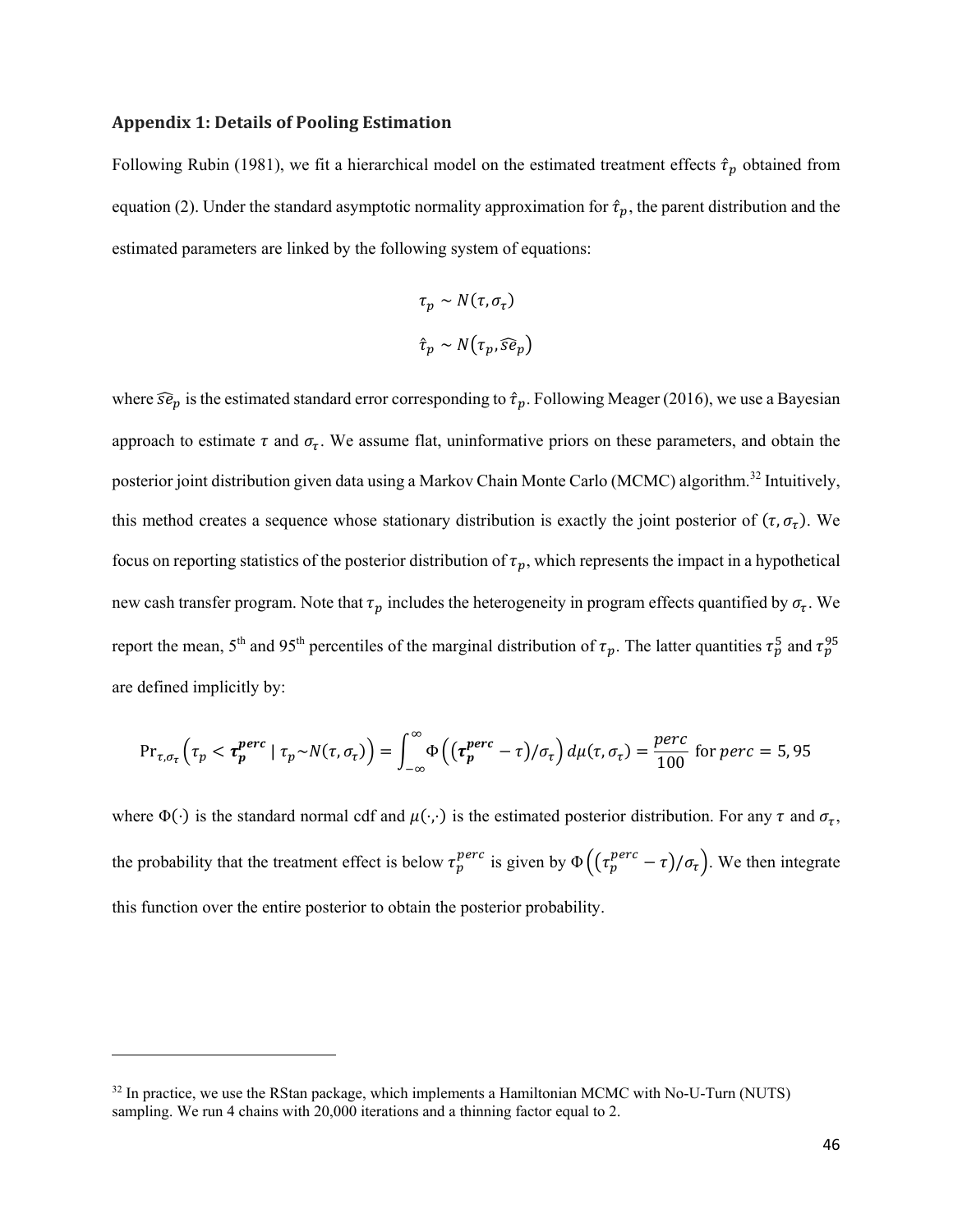#### **Appendix 2: Program Notes**

*Program Notes for Honduras PRAF*

**Data Source.** Endline survey data from Glewwe and Olinto (2004); treatment and randomization strata from Galiani and McEwan (2013).

**Program Eligibility.** The 70 poorest municipalities in Honduras were eligible for PRAF33. Within eligible municipalities, households with pregnant women or children younger than three were eligible for the health transfer, and households with children 6-12 enrolled in grade 1-4 were eligible for the education transfer.

**Original Study Randomization.** 70 municipalities were grouped into five strata based on their mean height-for-age z-score for first graders. Within each stratum, four municipalities were randomly assigned to receive CCTs, four to receive CCTs plus direct investments in health and education, two to receive direct investments only, and four to control. Randomization occurred publically.

**Original Study Sample.** Within each municipality, 8 communities were randomly selected, and 10 dwellings (which could contain multiple households) were randomly selected to be interviewed at baseline. The endline sample consists of 92% of the 5,748 households from baseline. Additionally, household members who left their baseline household were followed if they were pregnant women, lactating mothers, or children age 0-16.

**Sample restriction**. We restrict to municipalities assigned to CCTs only or control. We restrict to adults between 16 and 65 at the time of the survey. Individuals defined as the household's domestic workers are dropped from the sample (57 observations).

**Variable Definitions**. The household roster asks whether each member worked in the last week for a private job and if each member worked in the last week for self/family. Household members are also asked for the work activity to which they dedicated the most time last week, the days spent working on this activity, and the hours per day spent working on this activity.

We code the "Worked last week" dummy is equal to 1 if the household member reports working in a private job, working for self/family, or working 1-7 days on a work activity. The "Worked for Self/Family" dummy is equal to 1 if the household member reports working for self/family, and the "Worked Out of HH" dummy is equal to 1 if the household member reports working for a private job. "Hours per week" is obtained by multiplying hours per day and days per week, censoring at 98 hours per week, and filling with zero if the individual did not work.

The labor force dummy is equal to 1 if the person has ever worked.

We code age, gender, and years of education, as well as household size, from the household roster.

**Other notes**. We do not use baseline data from PRAF because treatment and control areas were interviewed in different coffee growing seasons, which influences labor.

<sup>33 298</sup> municipalities were sorted based on mean height-for-age z-score for first graders; eligible municipalities had a z-score below the cutoff od -2.304. Three municipalities were excluded because of distance and cost, leaving a final sample of 70 municipalities.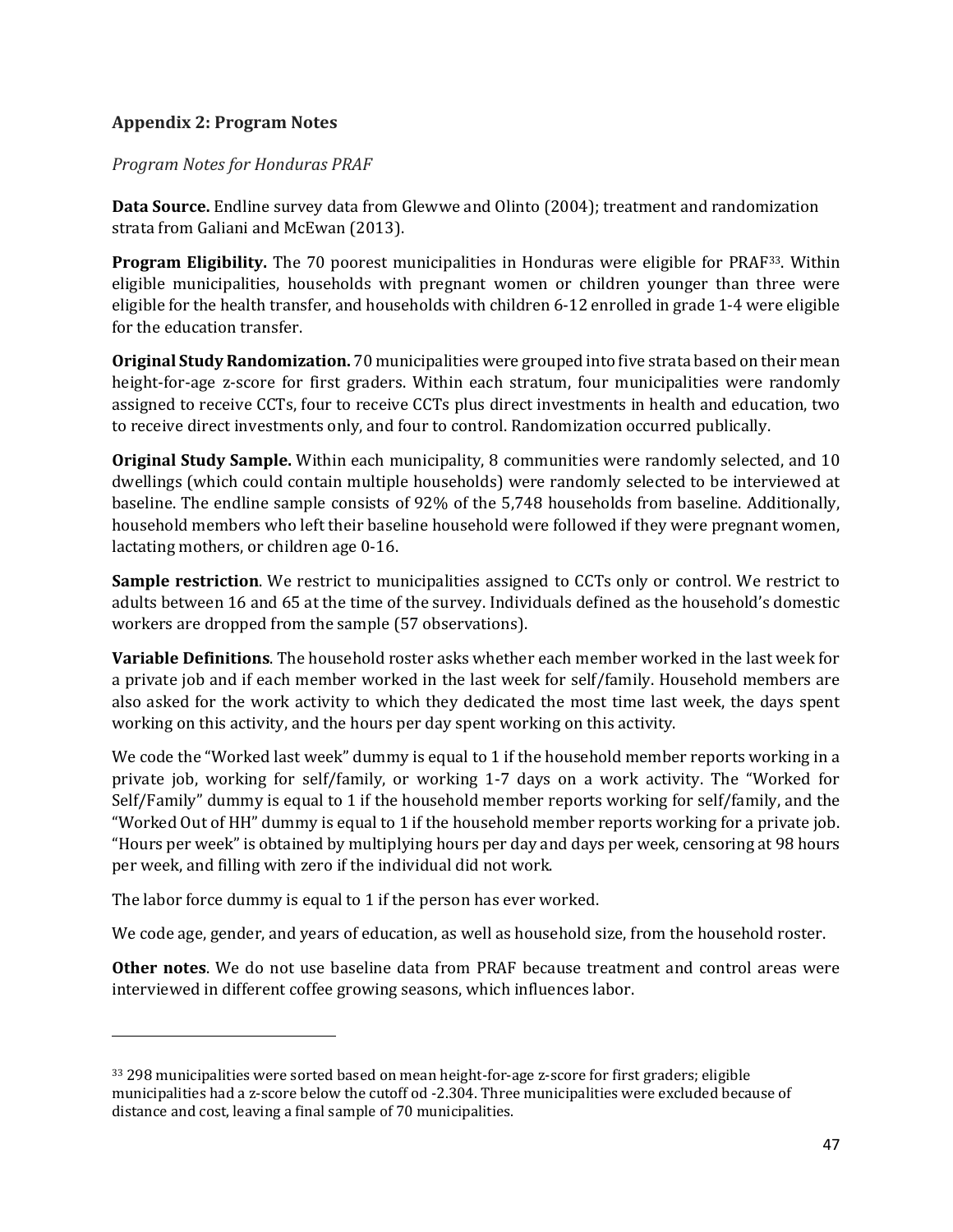#### *Program Notes for Morocco Tayssir*

**Data Source.** Data from Benhassine, Devoto, Duflo, Dupas, and Pouliquen (2015).

**Program Eligibility.** All households in treatment school sectors were eligible.

**Original Study Randomization.** 314 school sectors were randomized into control (59 sectors) and treatment (255), stratified by 46 regions.

**Original Study Sample.** In each school cluster, 6 households were randomly selected from a list of households in the school's vicinity that had at least one child enrolled in school, and 2 households were randomly selected from a list of households with no child currently enrolled in school but at least one child of school-age who had enrolled at some point but dropped out within the previous three years.

**Sample restriction**. We restrict to adults between 16 and 65 at the time of the survey. No domestic workers appear in the original sample.

**Variable Definitions**. There are two types of questions on work activities. The household roster asks the main activity of each member during the past 30 days, with the following options: (1) worked throughout the period as self-employed,  $(2)$  was employed throughout the period,  $(3)$  worked occasionally,  $(4)$  was looking for work,  $(5)$  domestic tasks,  $(6)$  studied,  $(7)$  was sick,  $(8)$  is retired,  $(9)$ did not work, (10) other.

Another section  $(G)$  asks for each member about the top three paid and unpaid work activities during the past 30 days. For each activity, it contains questions on the occupation, the work relation  $(1)$ casual work,  $(2)$  permanent employee,  $(3)$  paid apprentice,  $(4)$  unpaid apprentice,  $(5)$  self-employed, (6) sharecropping, (7) unpaid help in household activity, (8) paid help in household activity, other), the number of days in the past 30 days, and the average number of hours per working day in this activity. 

Section G has more detailed questions and thus it is in principle preferable to use it to code the work variables. In practice, we use the roster (main activity) question at baseline, and the questions in section G at endline. The reason is that in the baseline survey, the occupation question in section G also has an option "domestic tasks"; this option disappears in the endline. In practice, this makes it difficult to distinguish in the baseline survey, for women, between bona fide domestic tasks and agriculture and ranching. 34 Our results are robust to using the roster question for both baseline and endline (available upon request).

At baseline, we code the "Worked last week" dummy equal to 1 for options 1, 2 and 3 of the roster question (main activity). The "Worked for Self/Family" dummy is equal to 1 for options 1, and the "Worked Out of HH" dummy is equal to 1 for options 2 and 3. At endline, we code the "Worked last week" dummy equal to 1 as long as section  $G$  contains at least one work activity. The "Worked for

 $34$  At baseline, 88% of adult women reported at least one activity in section G – this includes domestic tasks. By comparison, 44% of adult women reported a work activity in section G at endline, when domestic tasks was no longer an option. For other programs we do not code domestic tasks as work, hence at baseline we decided to use only the roster (main reported) question. This leads to classifying 3% of women as working at baseline, and 44% at endline. For men, these numbers are 78% and 85%.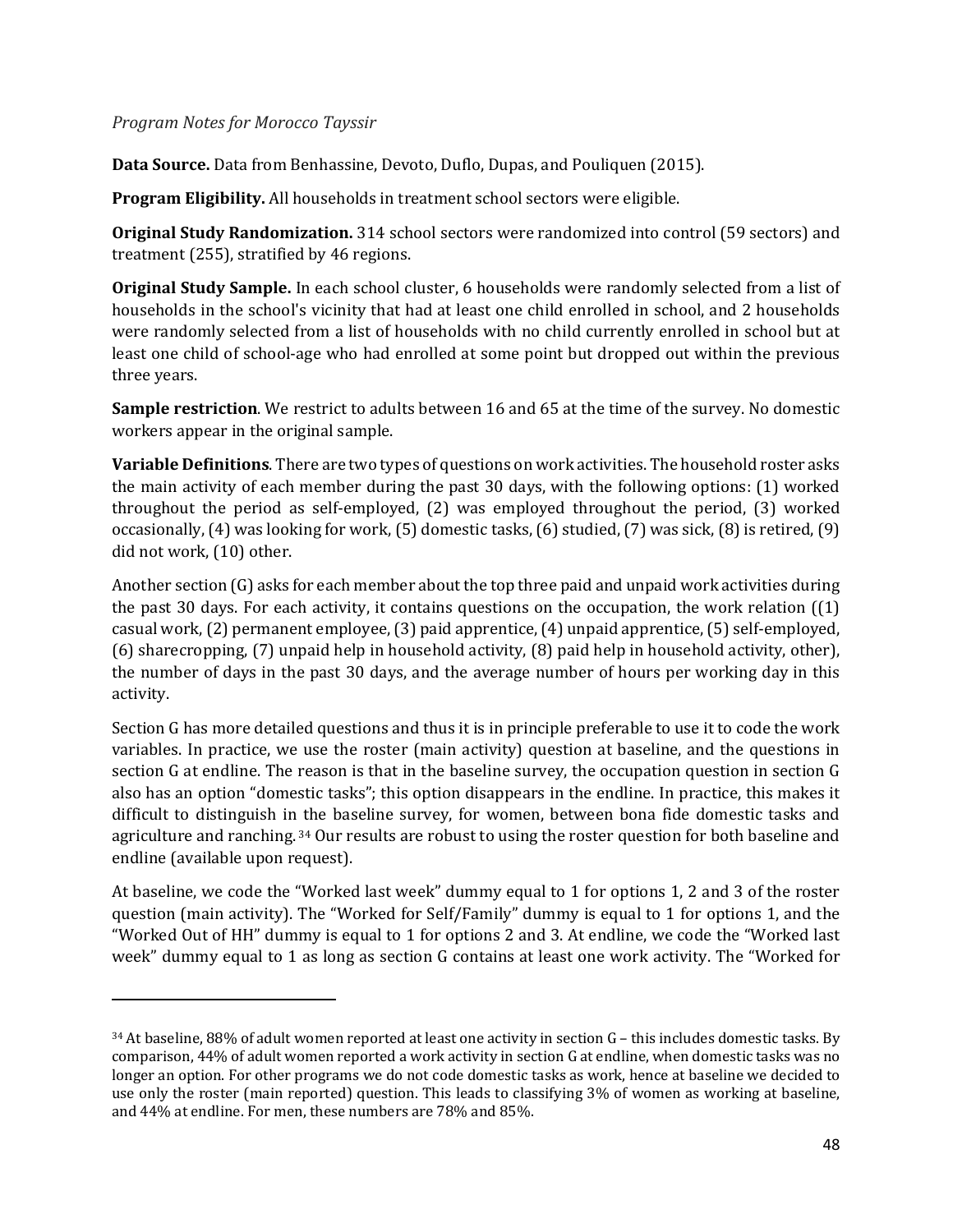Self/Family" dummy is equal to 1 if at least one of the three activities has a work relation 5, 6, 7 or 8, and the "Worked Out of HH" dummy is equal to 1 if at least one of the three activities has a work relation 1, 2, 3 or 4. Hours per month are calculated as the total over the three work activities in section G; at baseline, hours per month are set to zero if the "Worked last week" dummy is equal to 0.. "Hours per week" is obtained by multiplying by 7/30 and censoring at 98 hours per week.

The labor force dummy is equal to 1 if the person worked in the previous month, or if they searched for work (according to the main activity roster questions).

We code age, gender, years of education and marital status, as well as household size, from the household roster.

**Other notes**. Years of education is asked for persons above 15 years and 17 years at baseline and endline, respectively. Thus, we are missing this data for 16 year olds at endline.

#### *Program Notes for Philippines PPPP*

**Data Source.** Data from Chaudhury, Friedman and Onishi (2013).

**Program Eligibility.** Beneficiaries were selected using a combination of geographical targeting and proxy means testing (PMT), using data from the National Household Targeting System for Poverty Reduction (NHTS-PR). Households are eligible if they have a pregnant mother at the time of the Household Assessment by NHTS-PR and/or children between 0-14 years of age.

**Original Study Randomization.** 130 villages (barangay) were randomized into 65 treatment and 65 control villages, stratified by 8 municipalities.

**Original Study Sample.** The original study included 4 sample groups.

**Sample restriction**. We first restrict attention to sample group 1, namely 10 random eligible households in each study village. We restrict to adults between 16 and 65 at the time of the survey.

**Variable Definitions**. The survey contains a question on the whether the respondent did any work or business at least one hour during the past 7 days. This is our "Worked last week" dummy. A followup question asks the sector of work, with options:  $(0)$  worked for private household,  $(1)$  worked for private establishment, (2) work for government corporation, (3) self-employed without any paid employee, (4) employer in own family-operated farm or business, (5) worked with pay on own family-operated farm or business, (6) worked without pay on own family-operated farm or business, (8) don't know, (9) no response. The "Worked for Self/Family" dummy is equal to 1 for options 3, 4, 5 and 6, and the "Worked Out of HH" dummy is equal to 1 for options 0, 1 and 2. We use a follow-up question on the total number of hours from all jobs during the past 7 days to calculate the "Hours per week" variable, which we top code at 98 hours per week. The labor force dummy is equal to 1 if the person worked or was unemployed (searched or waited for job) in the previous week.

We code age, gender, years of education and marital status, as well as household size, from the household roster.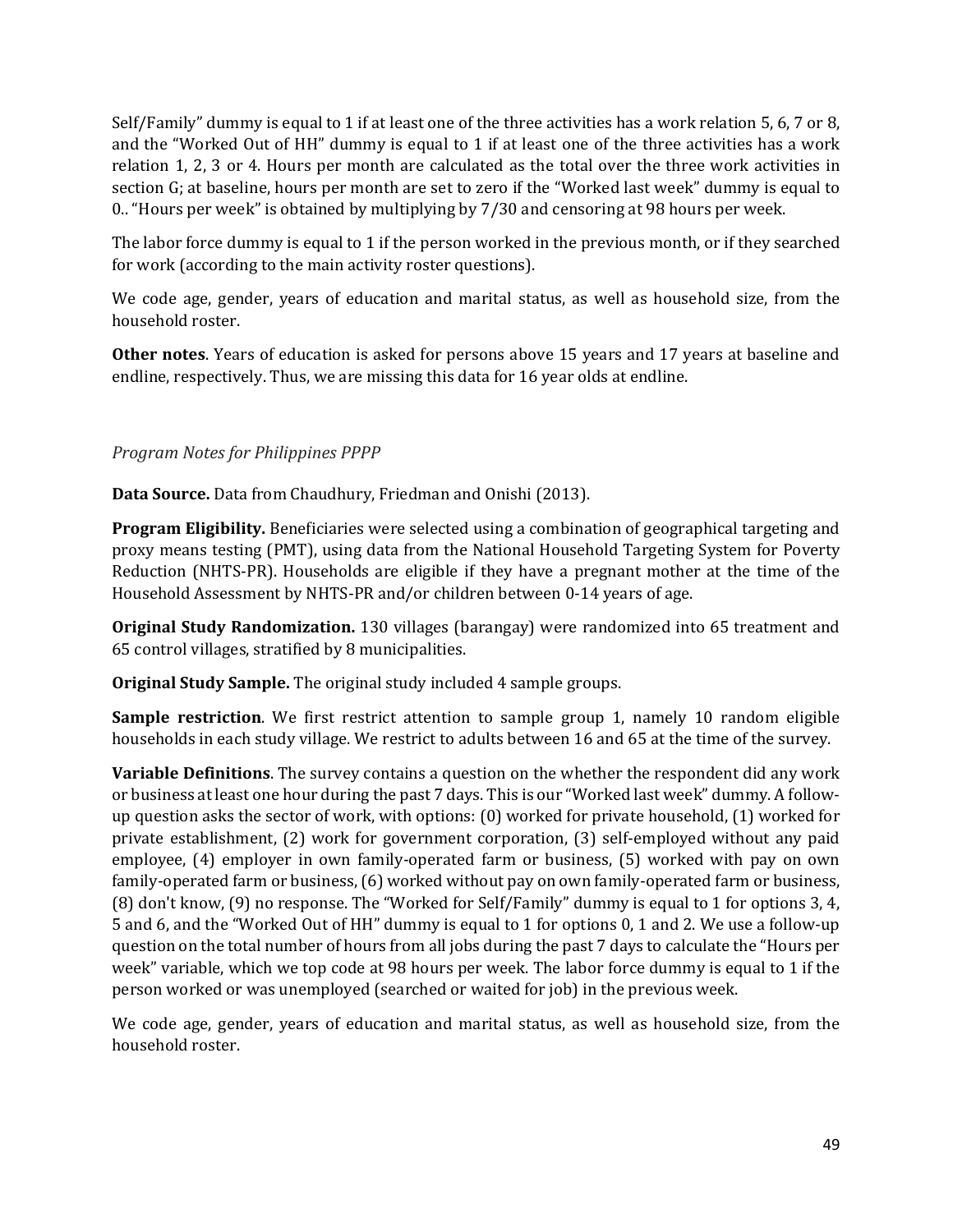#### *Program Notes for Mexico PAL*

**Data Source.** Data from Cunha (2014).

**Program Eligibility.** Poor households in eligible localities<sup>35</sup> (around 89% of sample population); however, household targeting was not implemented, implying all households in treated localities received PAL.

**Original Study Randomization.** 208 localities in eight states in southern Mexico were randomized into one of three treatments (25% of localities each to in-kind transfer treatment, in-kind transfer plus education treatment, or cash transfer plus education treatment<sup>36</sup>) or control (25% of localities). Two localities could not be surveyed due to violence.

**Original Study Sample.** Within each locality in the sample, 33 households were randomly selected to be interviewed as a panel, resulting in a baseline sample of 6,696 households.

**Sample restriction**. We restrict to localities assigned to the cash transfer treatment or control. Following Cunha (2014), we drop the one locality in our sample that received Oportunidades (rendering it ineligible for PAL).

We restrict to adults between 16 and 65 at the time of the survey. Individuals defined as the household's domestic workers (or the family of domestic workers) are dropped from the sample (2 observations). 

**Variable Definitions**. The household roster asks whether each member worked last week, with the following options:  $(1)$  worked,  $(2)$  unemployed,  $(3)$  had a job but did not work,  $(4)$  looked for work,  $(5)$  was a student,  $(6)$  is devoted to care of home,  $(7)$  retired,  $(8)$  permanently unable to work.

If option 1 is chosen, a question about the type of work last week is asked, with the following options: (1) works on land or for family business without pay, (2) works on land or for family business with pay,  $(3)$  works for non-family business,  $(4)$  works for government,  $(5)$  craftsman or laborer,  $(6)$ mason,  $(7)$  day laborer,  $(8)$  foreman,  $(9)$  domestic employee,  $(10)$  driver,  $(11)$  street vendor,  $(12)$ own business, (13) self-employed, (14) ironing, washing, or sewing outside household, (15) other.

If option 1-7 is chosen, a follow-up question is asked to capture activities in the last week that may not be considered working, with the following options:  $(1)$  sold a product,  $(2)$  worked for a family business, (3) made products to sell, (4) washed, ironed, or sewed in exchange for pay, (5) helped with agricultural activities or raising animals, (6) another type of work for pay.

Finally, a question is asked about total hours worked last week, including both the main job and activites mentioned in the follow-up question. This is censored at 98 hours per week.

 $35$  Villages are eligible for PAL if they have fewer than 2,500 inhabitants, are highly marginalized (classified by Census Bureau), and do not receive aid from Liconsa (subsidized milk program) or Oportunidades (CCT that originated as Progresa). PAL villages tend to be poorer and more rural than Progresa villages.

<sup>&</sup>lt;sup>36</sup> The education portion of treatment was the provision of health, hygiene and nutrition classes; however, attendance was not required to receive benefits, and Cunha (2014) finds no difference in consumption between households in the cash treatment that attend and do not attend classes.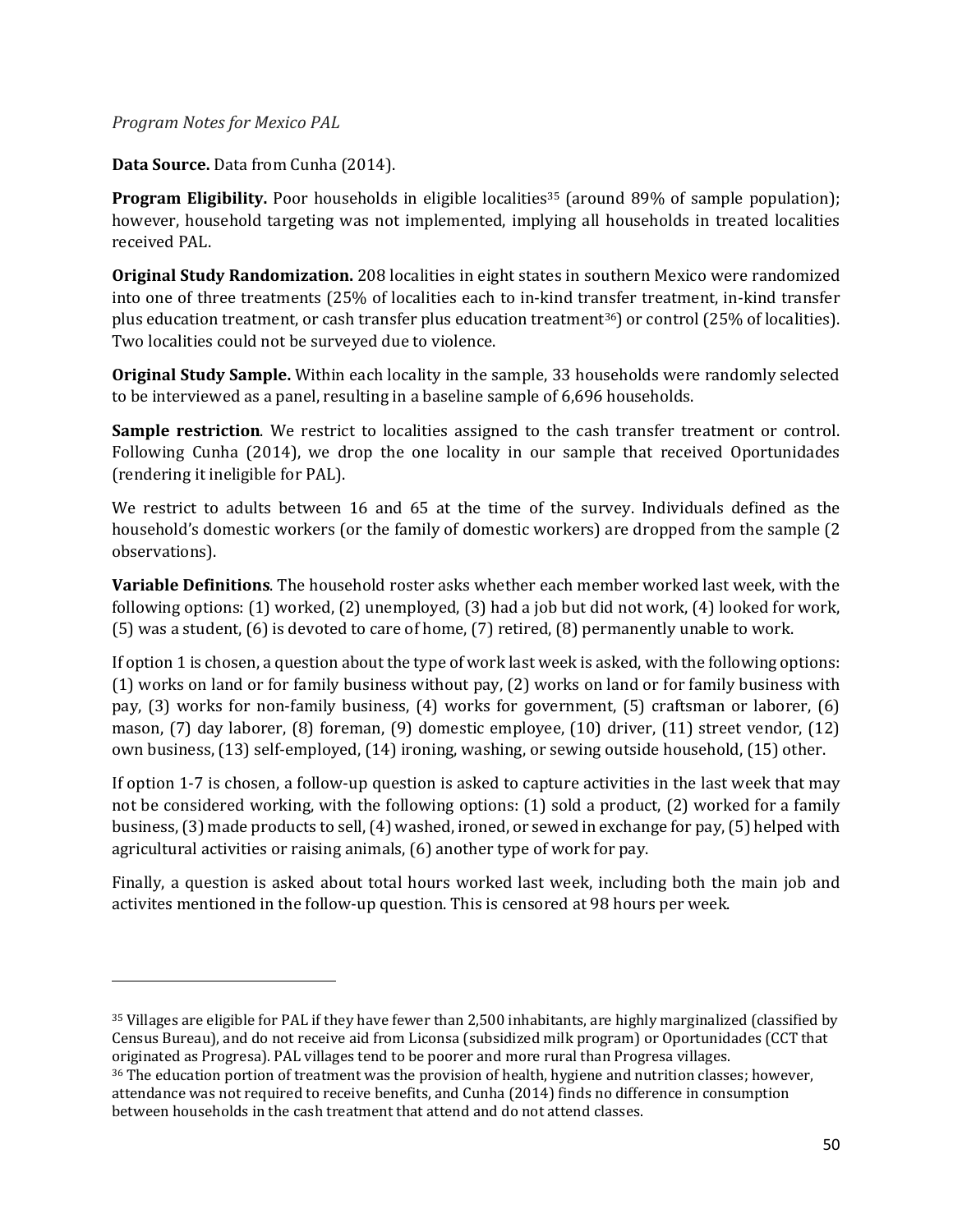We code the "Worked last week" dummy is equal to 1 for option 1 of the first question (worked last week) and any of the options for the third question (activities last week). The "Worked for Self/Family" dummy is equal to 1 for options 1, 2, 11, 12, and 13 for the second question (type of work), and the "Worked Out of HH" dummy is equal to 1 for options 3-10 and 14. "Hours per week" is taken directly from the question about hours, filling with zero if the individual did not work. The labor force dummy is equal to 1 if the person worked, had a job but did not work, or was unemployed in the previous week.

We code age, gender, years of education and marital status, as well as household size, from the household roster.

**Other notes**. While the PAL evaluation was designed as a panel, we do not restrict to individuals or households surveyed at both baseline and endline.

### *Program Notes for Indonesia PKH*

**Data Source.** Data from World Bank Office Jakarta (2011).

**Program Eligibility.** PKH eligibility was determined with a PMT test. All surveyed households were eligible. 

**Original Study Randomization.** 360 sub-districts (kecamatan) were randomized into 180 treatment and 180 control, stratified by 44 districts (kabupaten).

**Original Study Sample.** Statistics Indonesia surveyed poor and extremely poor households, which were drawn from the 2005 BLT beneficiaries list (known as PPLS05).<sup>37</sup> All BLT households that did not meet the PKH criteria were dropped. Additional poor households were added to the PPLS05 list; this resulted in approximately an additional 5 percent households.

**Sample restriction**. We restrict to adults between 16 and 65 at the time of the survey, and exclude domestic workers (30 individuals).

**Variable Definitions**. The survey only contains a question on the main activity performed last week, with options:  $(1)$  Employed,  $(2)$  Attend school,  $(3)$  Look after HH,  $(4)$  Retired,  $(5)$  Unemployed,  $(6)$ Under five, and (7) Other. We code the "Worked last week" dummy is equal to 1 for option 1. We cannot code any of the other work variables. The labor force dummy is equal to 1 if the person worked or was unemployed in the previous week.

We code age, gender, years of education and marital status, as well as household size, from the household roster.

<sup>&</sup>lt;sup>37</sup> Bantuan Langsung Tunai (BLT) is an unconditional cash transfer program.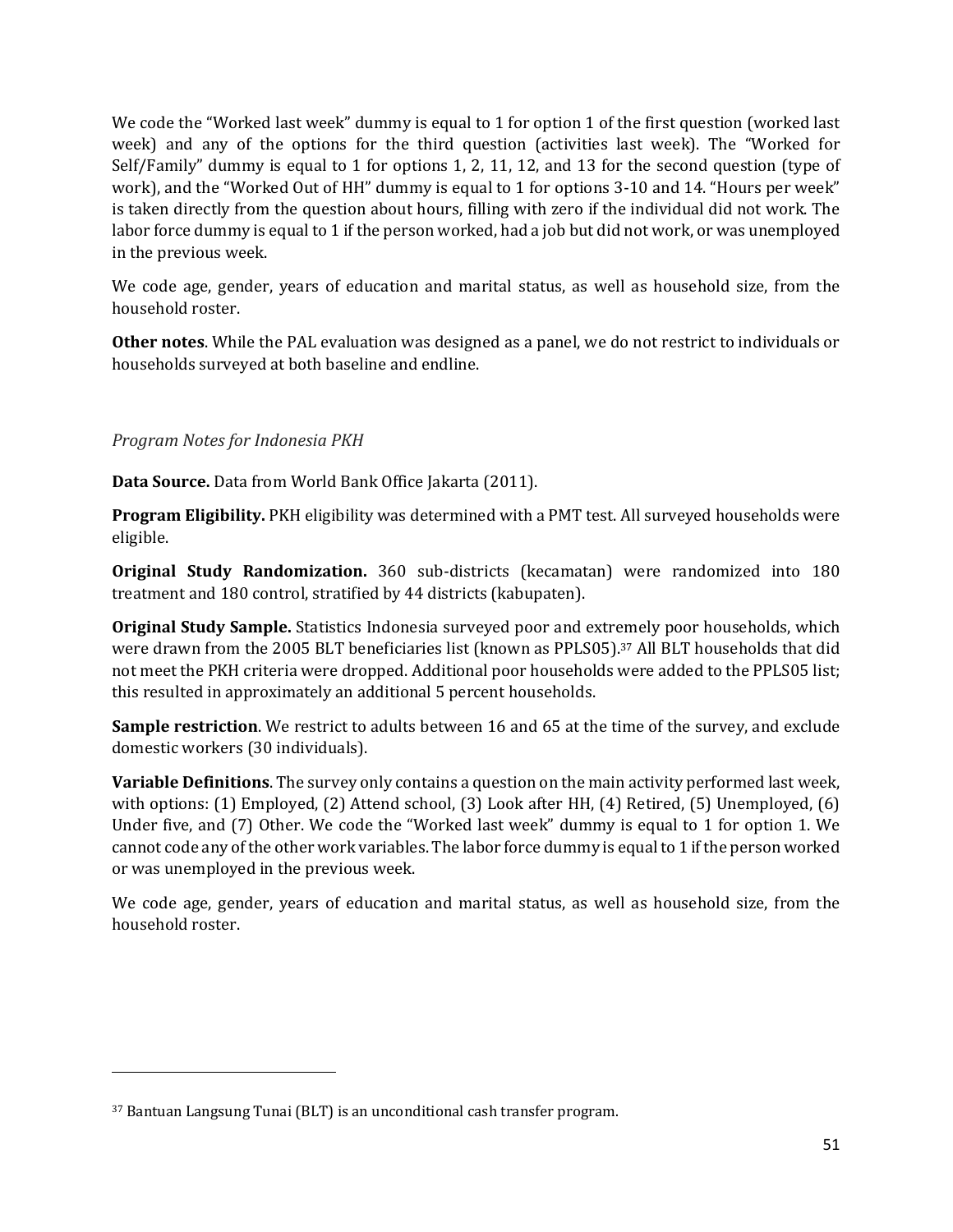#### *Program Notes for Nicaragua RPS*

**Data Source.** Data from International Food Policy Research Institute (2012) <http://hdl.handle.net/1902.1/17535> 

**Program Eligibility.** Within eligible comarcas<sup>38</sup>, nearly all households were eligible for the food security transfer<sup>39</sup>, and households with children age 7-13 who had not completed fourth grade were eligible for the education transfer.

**Original Study Randomization.** The 42 comarcas were sorted into seven strata based on their marginality index scores. Within each stratum, three comarcas were randomly assigned to treatment and three were randomly assigned to control. Randomization occurred publically.

**Original Study Sample.** A stratified random sample was selected from all 42 comarcas. Within each comarca, 42 households were randomly selected using a pre-survey census carried out three months prior. 1,581 (90% of sample) households were surveyed at baseline; followup surveys were restricted to the sample interviewed at baseline.

**Sample restriction**. We restrict to adults between 16 and 65 at the time of the survey who are classified as household members. Individuals defined as the household's domestic workers are dropped from the sample (2 observations).

### **Variable Definitions**.

The household roster asks whether each member worked last week, with the following options:  $(1)$ worked,  $(2)$  had a job but did not work,  $(3)$  worked for a business, property or ranch without pay,  $(4)$ did not work. If option 4 is chosen, a follow-up question is asked to capture activities in the last week that may not be considered working, with the following options:  $(1)$  sold a product,  $(2)$  worked for a business, property or ranch without pay,  $(3)$  made products to sell,  $(4)$  washed, ironed, or cooked in exchange for pay, (5) helped with agricultural activities or raising animals.

Household members are also asked for their position in their **main** job, with the following options:  $(1)$  rural laborer or field worker,  $(2)$  non-agricultural worker,  $(3)$  self-employed,  $(4)$  business owner, (5) unpaid family worker,  $(6)$  unpaid non-family worker,  $(7)$  cooperative member,  $(8)$  ejidatario<sup>40</sup>, (9) other. Finally, they are asked for days worked last week in their main job, as well as average hours worked per pay.

 $38$  Six municipalities (containing 59 rural comarcas total) in rural areas of all 17 departments of Nicaragua were selected because they had a small-scale participatory development program. A marginality index was constructed for rural comarcas in these areas based on average family size, percent without piped water, percent without latrine, and percent of people over 5 who are illiterate. The 42 comarcas with the highest marginality score (i.e. most impoverished) were eligible for RPS.

<sup>39</sup> Less than 3% of households were excluded ex ante because they owned a vehicle and/or owned more than 14.1 hectares of land. None of these households were sampled. Additionally, less than 4% of households were excluded after program registration because (1) contained a single, non-disabled man or woman, (2) had significant economic resources or a business, and/or  $(3)$  omitted or falsified information during the RPS population census.

<sup>&</sup>lt;sup>40</sup> *Ejidos* are communal land ownership schemes in which community members individually possess a specific parcel of land.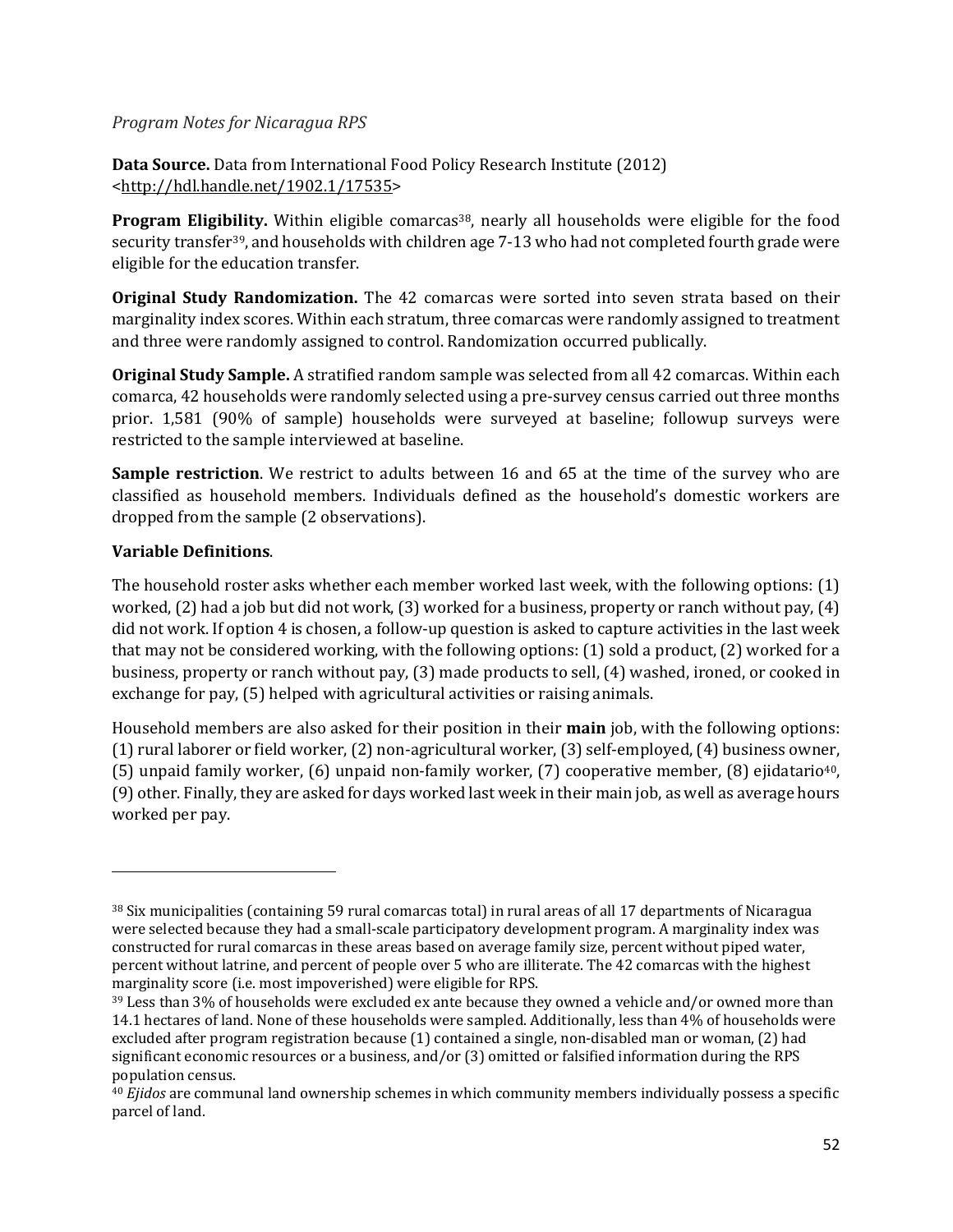We code the "Worked last week" dummy is equal to 1 for options 1 and 3 of the first question (worked last week) and options 1 through 5 of the second question (activities last week). The "Worked for Self/Family" dummy is equal to 1 for options 3, 4, and 5 for the third question (position in main job), and the "Worked Out of HH" dummy is equal to 1 for options 1 and 2 for the third question, or options 1, 3, or 4 of the second question (activities last week). "Hours per week" is obtained by multiplying hours per day and days per week, censoring at 98 hours per week, and filling with zero if the individual did not work. The labor force dummy is equal to  $1$  if in the previous week the person worked, was employed but did not work due to holiday or sickness, or was unemployed, including waiting for the agricultural season to start, waiting for a job offer, or waiting to begin a new job,.

We code age, gender, years of education<sup>41</sup>, and marital status, as well as household size, from the household roster.

**Other notes**. 37 households living in control comarcas that appearred to have been program beneficiaries were not included in the data. While the RPS evaluation was designed as a panel, we do not restrict to individuals or households surveyed in every round.

#### *Program Notes for Mexico Progresa*

**Data Source.** Data from Secretary of Social Development (SEDESOL), Government of Mexico <http://evaluacion.oportunidades.gob.mx:8010> 

**Program Eligibility.** Poor households<sup>42</sup> in eligible localities<sup>43</sup>, with children enrolled in grades  $3-9$ .

**Original Study Randomization.** 506 localities in seven states were randomized into treatment (320) localities) or control (186 localities).

**Original Study Sample.** All households (24,077 at baseline) in treatment and control localities, including both eligibles and ineligibles, were interviewed every six months. We use data from November 1997 (pre-program), November 1998, June 1999, and November 1999. The pre-program March 1998 survey is excluded because it only collects individual-level data for children 6-18.

<sup>&</sup>lt;sup>41</sup> The pre-baseline census collected education variables for original household members, while the surveys collected education variables for new household members. We use survey data if available, and fill with census data if not.

<sup>&</sup>lt;sup>42</sup> Initially, definition of poor included 52% of households; this was revised to include 78% of households before treatment started. Due to administrative errors and delays, around 65% of households actually received transfers within the evaluation timeframe (Skoufias and Di Maro, 2006). We use the broader definition of eligibility in our analysis.

<sup>&</sup>lt;sup>43</sup> Eligibility was based on a marginality index consisting of share of illiterate adults, share of population working in the primary sector, average occupants per room, and share of dwellings without water, without drainage systems, without electricity, and with dirt floor. Geographical location, distance between localities, and the existence of health and school infrastructure were also considered (Skoufias, Davis, and Behrman, 1999).